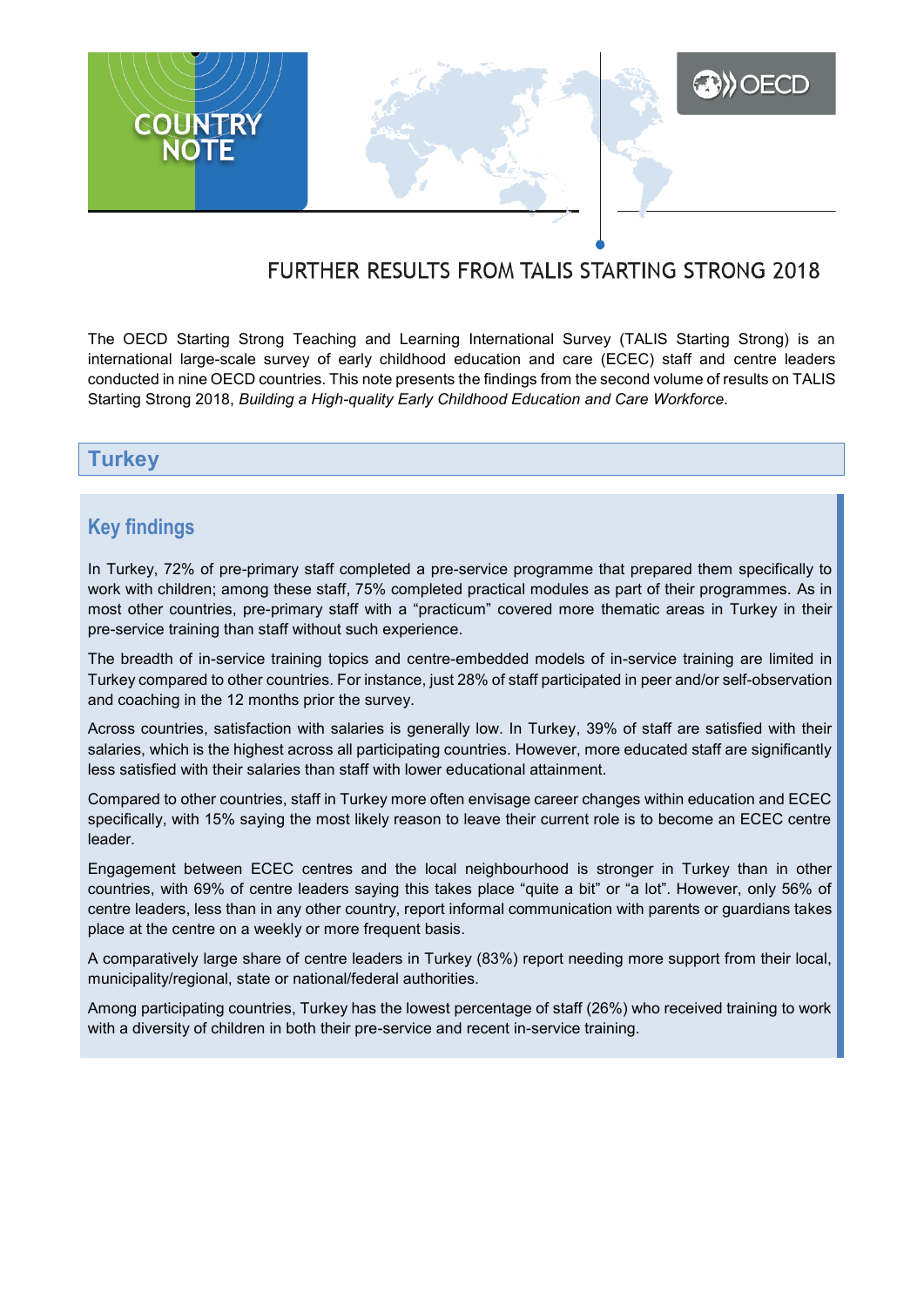## **Highlights and policy implications for Turkey**

#### *Staff education, training and skills development*

Across countries in TALIS Starting Strong, neither pre-service education or training focused on working with children nor pre-service practical experience are universal among ECEC staff. In Turkey, 72% of pre-primary staff completed a pre-service programme that prepared them specifically to work with children; among them, 75% completed practical modules as part of their programmes. As in most other countries, pre-primary staff with a "practicum" covered more areas in Turkey in their pre-service training than staff without such experience.

Compared to other participating countries, centre-embedded models of in-service training are relatively low, with, for instance, 28% of staff participating in peer and/or self-observation and coaching and 25% of staff participating in induction or mentoring activities in the 12 months prior the survey.

Collaborative professional practices provide important opportunities for informal learning, and in all countries, ECEC staff who engage more in collaboration in their centres are also more likely to participate in training activities. Staff engagement in these practices in Turkey is mixed compared to other participating countries. For instance, a comparatively high share of pre-primary staff (59%) provide feedback to other staff about their practice on a weekly or daily basis; however, engaging in joint activities across different groups of children, including age groups, on a daily or weekly basis is less common in Turkey than in some other countries.

As in other countries, ECEC staff in Turkey are confident about their ability to promote children's socioemotional development, but less so about working with children from diverse backgrounds or about using digital technology to support children's learning. While it is reasonable to expect that the integration of digital tools into initial preparation programmes has increased in recent years, novice teachers in Turkey are not more confident than their more experienced peers with regard to using digital technology.

Initial preparation programmes are comprehensive in all of the countries, but staff in Turkey covered a relatively low number of thematic areas in their recent in-service training activities. Across countries, staff who covered more areas in both their pre-service and recent in-service training tend to report a stronger sense of self-efficacy for supporting child development and to adapt their practices more to children's needs and interests.

Cumulative training in a given area also tends to be more strongly associated with indicators of quality interactions in ECEC settings than more sporadic training. Compared to other countries, in Turkey, moderate shares of staff covered contents related to working with a diversity of children in both their pre-service and recent in-service training at the pre-primary level (44%).

#### *Staff working conditions and well-being*

Overall, staff in all of the participating countries in TALIS Starting Strong show a high level of satisfaction with the profession and their current job. This is true in Turkey as well, where 95% of staff "agree" or "strongly agree" that they are satisfied with their job. And while in all countries satisfaction with the salary is generally low, it is the highest in Turkey (39%), although more educated staff are significantly less satisfied with their salaries than staff with lower educational attainment.

The way staff feel valued by others can be an important aspect of their well-being. Compared to other countries, at the pre-primary level this perception is moderate in Turkey, with 50% of staff feeling valued by society.

In most countries, retirement is the most likely reason to leave the role for young and older staff and this is the case for 40% of pre-primary staff in Turkey. This suggests that many staff expect to spend their entire career in the ECEC profession. Compared to other countries, staff in Turkey more often envisage career changes within education and ECEC specifically, with 15% saying the most likely reason to leave their current role is to become an ECEC centre leader. At 11%, the share of staff thinking of leaving the job for health-related issues, which may indicate possible risk of burnout, is moderate in Turkey compared with other countries, but nonetheless among the top reasons for leaving the ECEC role.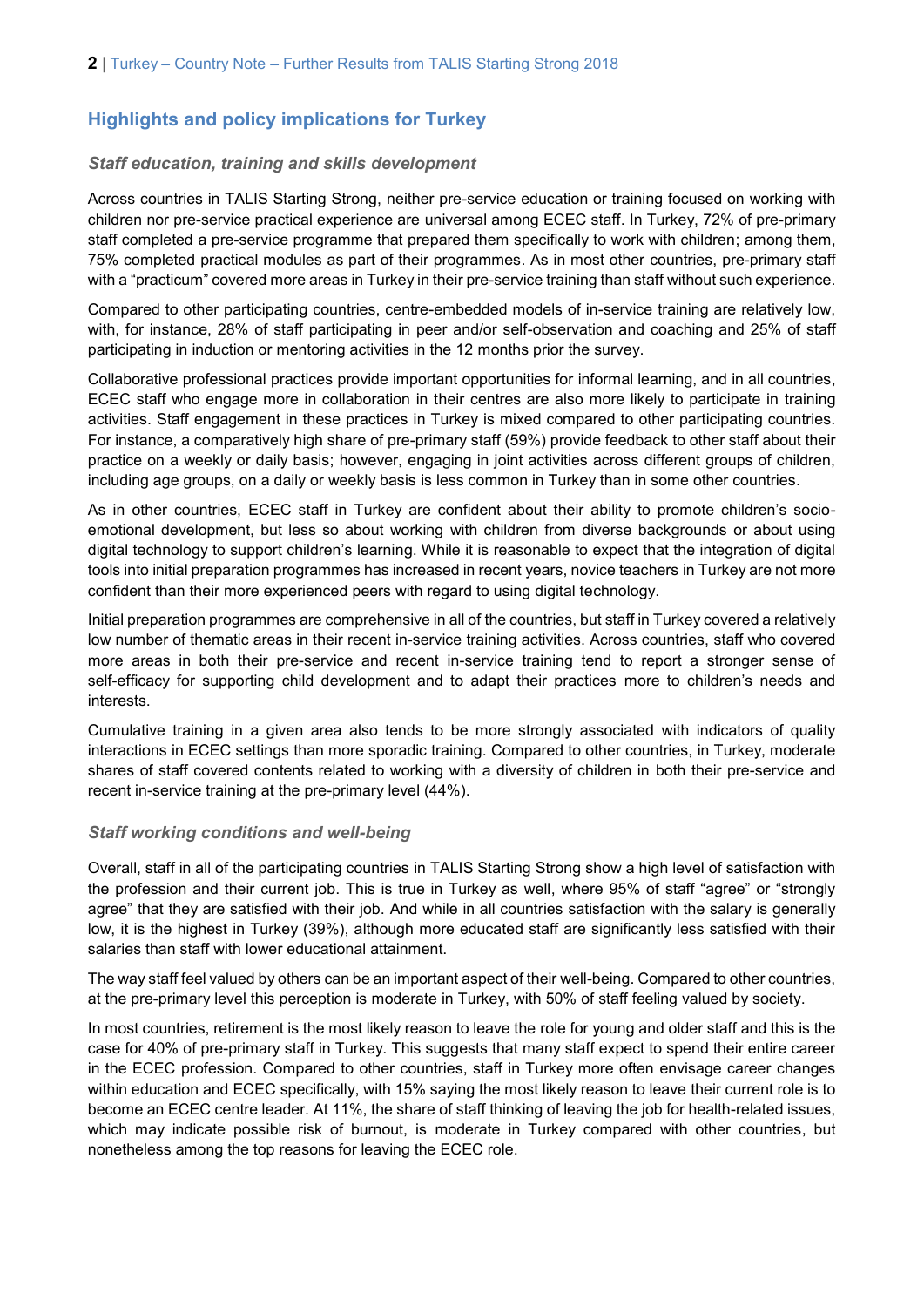Staff working hours vary notably across countries, partly driven by the time that staff spend without direct contact with children on other job tasks at the ECEC centre. In Turkey, full-time pre-primary staff spend on average eight working hours per week outside their time with children, which is less than in several other countries.

Feelings of stress at work emerge from imbalances between job demands, resources to address these demands and rewards for effort. Results from TALIS Staring Strong indicate that workload stress coming from work outside hours spent with children is an important source of stress in many countries. This is the case in Turkey, where stress from administrative work, in particular, is linked to hours worked outside time spent with children.

Support from leaders is a job resource that can balance some aspects of workload stress. In Turkey, support from leaders is associated with less stress related to administrative work. Yet, 45% of pre-primary staff in Turkey "agree" or "strongly agree" that they need more support from their ECEC centre leader, a relatively high percentage compared to other countries.

Staff shortages create tensions for both staff and leaders in multiple areas. In Turkey, a lack of resources (e.g. financial, material, staff) is the main source of stress for pre-primary staff. With 21% of staff reporting this is "a lot" a source of stress, staff in Turkey tend to report only moderate levels of stress compared to staff in other participating countries.

#### *Leadership and management in ECEC centres*

Across most countries participating in TALIS Starting Strong, administrative leadership accounts, on average, for at least 30% of leaders' time in ECEC centres. This is true in Turkey, where centre leaders divide their remaining time fairly equally across pedagogical leadership, interactions with children and interactions with parents/guardians. Centre leaders in Turkey report low levels of stress related to administrative tasks compared with other countries and staff in Turkey report high levels of agreement that their leaders manage performance effectively and take responsibility for improving practices. Engagement between ECEC centres and the local neighbourhood is stronger in Turkey than in other countries, with 69% of centre leaders saying this takes place "quite a bit" or "a lot". However, only 56% of leaders, less than in any other country, report informal communication with parents or guardians takes place at the centre on a weekly or more frequent basis.

In most countries, centre leaders' pedagogical leadership is positively associated with staff attitudes and indicators of quality interactions in ECEC settings. In Turkey, a positive association is also observed between leaders' engagement in pedagogical leadership tasks and staff's actual reported practices with children at the centre level and with staff's sense of self-efficacy for supporting children's development.

While across countries ECEC centre leaders are highly satisfied with their jobs overall, they tend to report relatively low satisfaction with their salaries. In Turkey, a comparatively large share of leaders, 51%, report being satisfied with their salary. However, a comparatively large share of centre leaders in Turkey, 83%, also report needing more support from their local, municipality/regional, state or national/federal authorities. In addition, leaders in Turkey have the lowest levels of participation (34%) among participating countries in formal peer and/or self-observation and coaching arrangements as part of their in-service training in the 12 months prior to the survey.

Both centre leaders and staff reports suggest that, across countries, ECEC centres generally provide opportunities for staff to participate in decision making. This is particularly the case in Turkey, where 90% of pre-primary staff "agree" or "strongly agree" that their centre leader encourages all staff to have a say in important decisions. Across countries, staff who perceive more opportunities for participating in centre decisions tend to engage more frequently in professional collaborative practices, and to report higher levels of iob satisfaction.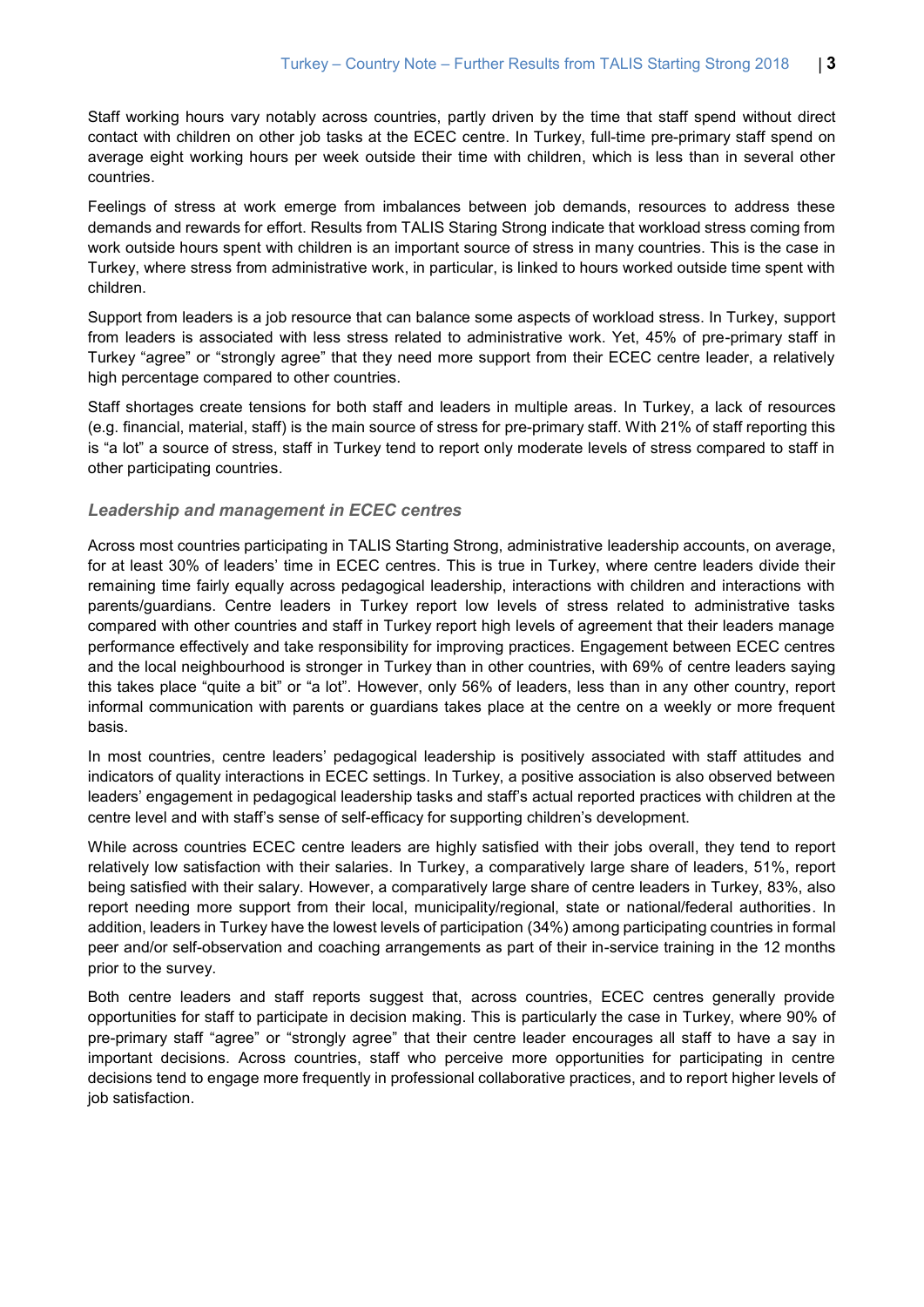#### *Equity*

In most countries participating in TALIS Starting Strong, staff training profiles respond to the socio-economic and cultural/linguistic composition of the populations of children in the ECEC settings. Among participating countries, Turkey has the lowest percentage of staff (26%) who received training to work with a diversity of children in both their pre-service and recent in-service training. In addition, the share of staff trained for working with a diversity of children in both their pre-service and recent in-service training is 3 percentage points lower in ECEC centres where more than 10% of children come from socio-economically disadvantaged homes than in centres with more advantaged children. In all other participating countries with available data, this difference in staff training favours centres with a greater share of socio-economically disadvantaged children.

Across countries, differences between centres in terms of the composition of children or availability of resources are associated only to a limited extent with working conditions. In Turkey, this is also the case: there are no differences in staff reports of their satisfaction with their salary related to the share of children from socio-economically disadvantaged homes in the centre. And, staff in centres with a larger share of children from socio-economically disadvantaged homes report less stress from a lack of resources.

### **Policy pointers for Turkey**

- Set conditions and raise support for staff participation in professional development, spanning across initial preparation programmes, in-service training and collaborative practices that create opportunities for informal learning.
- Improve the alignment of professional development across career stages by better assessing staff needs, barriers for participation and the quality of training activities, as well as helping staff to develop specific skills in settings where they are needed the most.
- Raise the status and reward of the profession by ensuring that staff's salaries are aligned with their responsibilities and by better defining pathways for career progression in the ECEC sector.
- Support the professional learning of centre leaders by investing in new models of leadership development and facilitating continuous professional development.
- Target enhancements in staff professional development and working conditions in ECEC centres with more vulnerable and diverse populations of children.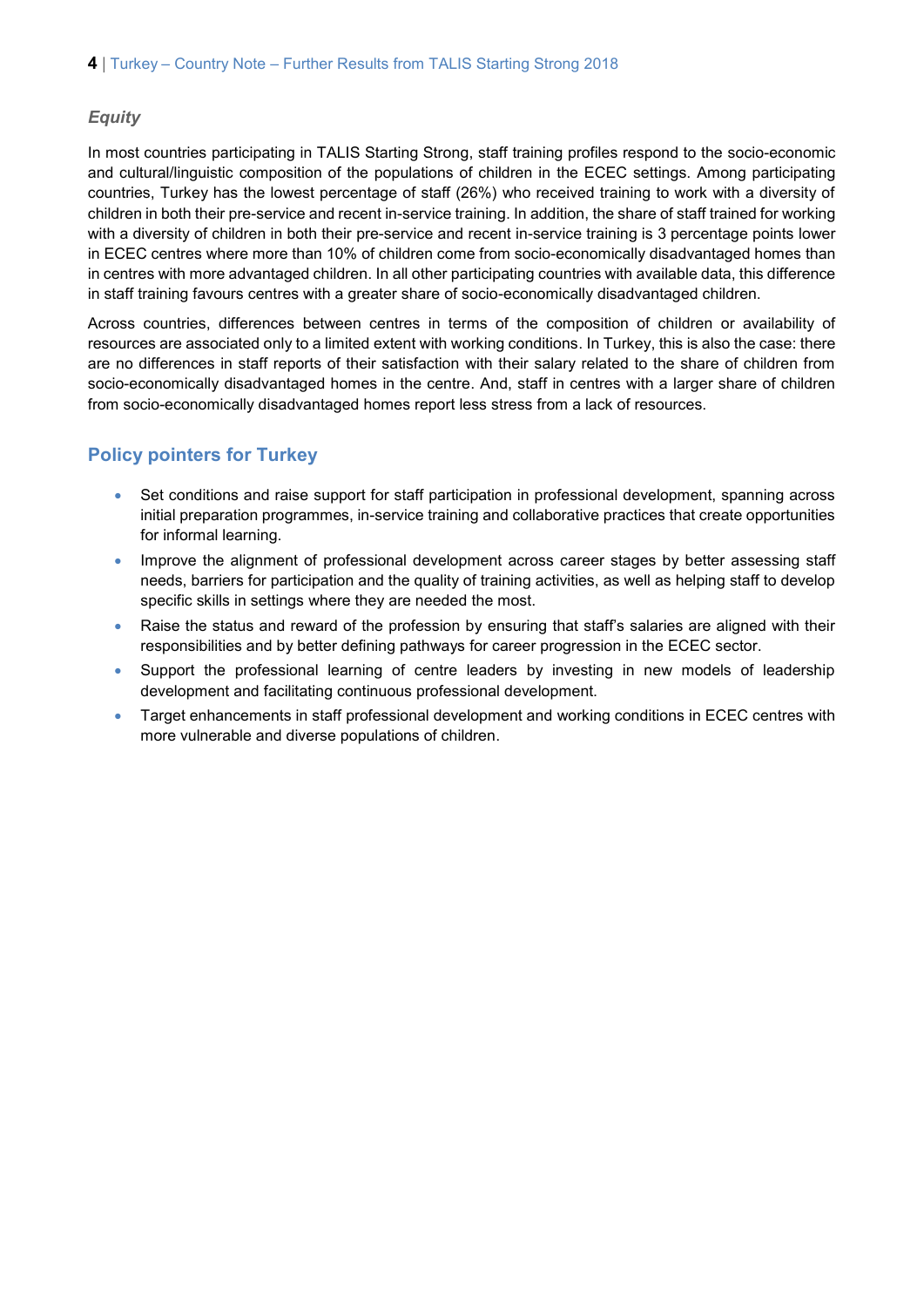## **How does Turkey compare?**

| Indicators, pre-primary education (ISCED 02):                                                                                                                                                      | <b>Bottom</b>                |             | Top                        |
|----------------------------------------------------------------------------------------------------------------------------------------------------------------------------------------------------|------------------------------|-------------|----------------------------|
| Staff education, training and skills development                                                                                                                                                   |                              |             |                            |
| Staff whose initial preparation programme included a practical<br>module among those trained specifically to work with children                                                                    | Chile: 45%                   | Turkey: 75% | Japan: 92%                 |
| Average number of thematic areas (out of 9) covered by staff in<br>in-service training in the last 12 months                                                                                       | Germany,* Iceland, Turkey: 3 |             | Japan, Korea: 6            |
| Staff providing feedback to other staff about their practice on a<br>weekly or daily basis                                                                                                         | Japan: 27%                   | Turkey: 59% | Norway: 70%                |
| Staff trained for working with a diversity of children as part of both<br>pre-service and in-service training                                                                                      | Germany:* 34%<br>Turkey: 44% |             | Japan: 71%                 |
| Staff working conditions and well-being                                                                                                                                                            |                              |             |                            |
| Staff who "agree" or "strongly agree" that "I am satisfied with the<br>salary I receive for my work"                                                                                               | Iceland: 10%                 |             | Turkey: 39%                |
| Average number of weekly hours worked without children spent on<br>tasks related to the job at the ECEC centre                                                                                     | Korea: 18                    |             | Turkey: 8<br>Iceland: 7    |
| Staff who "agree" or "strongly agree" that "I need more support from<br>my ECEC centre leader"                                                                                                     | Korea: 72%                   | Turkey: 45% | Iceland: 25%               |
| Staff reporting that "having too many children in their<br>classroom/playgroup/group" is "a lot" a source of stress                                                                                | Iceland: 39%                 | Turkey: 16% | Japan: 9%                  |
| Leadership and management in ECEC centres                                                                                                                                                          |                              |             |                            |
| Centre leaders who "agree" or "strongly agree" that they are<br>dissatisfied with the influence they have over choosing centre staff                                                               | Israel: 58% Turkey: 51%      |             | Japan, Norway: 14%         |
| Staff who "agree" or "strongly agree" that their centre leader<br>encourages co-operation among staff to develop new ideas                                                                         | Chile: 84%                   | Turkey: 91% | Israel: 96%                |
| Staff who "agree" or "strongly agree" that their centre leader<br>encourages all staff to have a say in important decisions                                                                        | Japan: 73%                   |             | Turkey: 90%<br>Israel: 95% |
| Centre leaders whose pre-service education or training included<br>pedagogical leadership                                                                                                          | Germany:* 35%                | Turkey: 74% | Norway: 96%                |
| Equity                                                                                                                                                                                             |                              |             |                            |
| Staff in ECEC centres with >10% of children from socio-<br>economically disadvantaged homes trained for working with a<br>diversity of children in both pre-service and recent in-service training | Turkey: 26%                  |             | Norway: 48%                |
| Gap in % of staff who feel stressed by a lack of resources, between<br>ECEC centres with a high minus low shortages of material<br>resources (percentage points)                                   | Germany:* 30 p.p.            |             | Turkey: 0 p.p.             |
| Leaders in ECEC centres with >10% of children from socio-<br>disadvantaged<br>reporting<br>economically<br>homes<br>informal<br>communication with parents/guardians on a weekly or daily basis    | Korea: 32%                   | Turkey: 56% | Iceland: 100%              |

\* Estimates for sub-groups and estimated differences between sub-groups in the TALIS Starting Strong 2018 data need to be interpreted with care. Source: *OECD (2019), TALIS Starting Strong 2018 Database.*